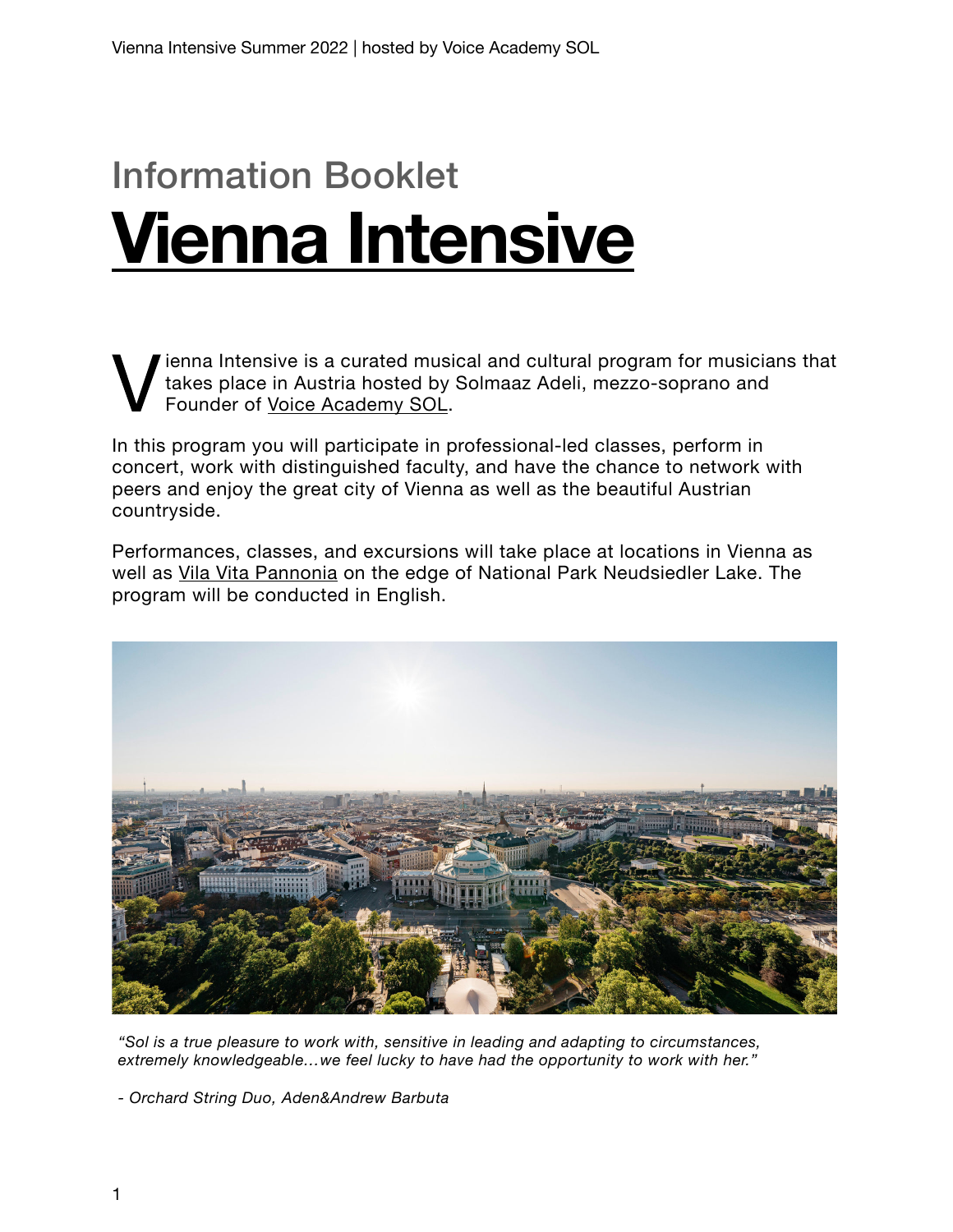# **Schedule**

\*ask Sol to help schedule lessons/consultations/sight-seeing outside of scheduled events

### **Thursday June 23**

5pm meet-and-greet with welcome drinks [Figlmüller](http://www.figlmueller.at) Bäckerstrasse 6 1010 Wien

#### **Friday June 24**

12noon shuttle bus pick up Vienna TBD

5pm open-air performance at [Vila Vita Pannonia](http://www.vilavitapannonia.at) - resort in the Austrian countryside

### **Saturday June 25**

morning practice and sight-see / ask Sol for booking practice rooms

2pm class w/ Artistic Director Hafez Babashahi of Wiener Lieder Herbst

Sol suggests watch live performance - see list for details

#### **Sunday June 26**

morning - Sol suggests visiting a morning mass

12pm guided tour of the Vienna State Opera

ask Sol for scheduling practice rooms & sight-seeing - Sunday is day off in Austria, no class

#### **Monday June 27**

10am Sol leads walking tour of Vienna's 1st District - ending with lunch at [Ristorante Sole](http://www.ristorante-sole.at)

Sol suggests live performance 8:15pm - Vienna Mozart Orchestra at the [Musikverein](https://www.musikverein.at/konzert/eventid/48824)

#### **Tuesday June 28**

10am 2nd class with Artistic Director of Wiener Lieder Herbst

7:30pm Sol suggests concert of Viennese music by Georg Kreisler at [Konzerthaus](https://konzerthaus.at/konzert/eventid/59353)

#### **Wednesday June 29**

morning ask Sol for scheduling

2pm class with Artist Consultant, Composer, & Diplomat Christopher Hoh

[AWA Vienna](http://www.awavienna.com) Clubhouse Singerstrasse 4 1010 Wien

7pm Sol suggests live performance of Turandot at [Vienna Volksoper](https://www.volksoper.at)